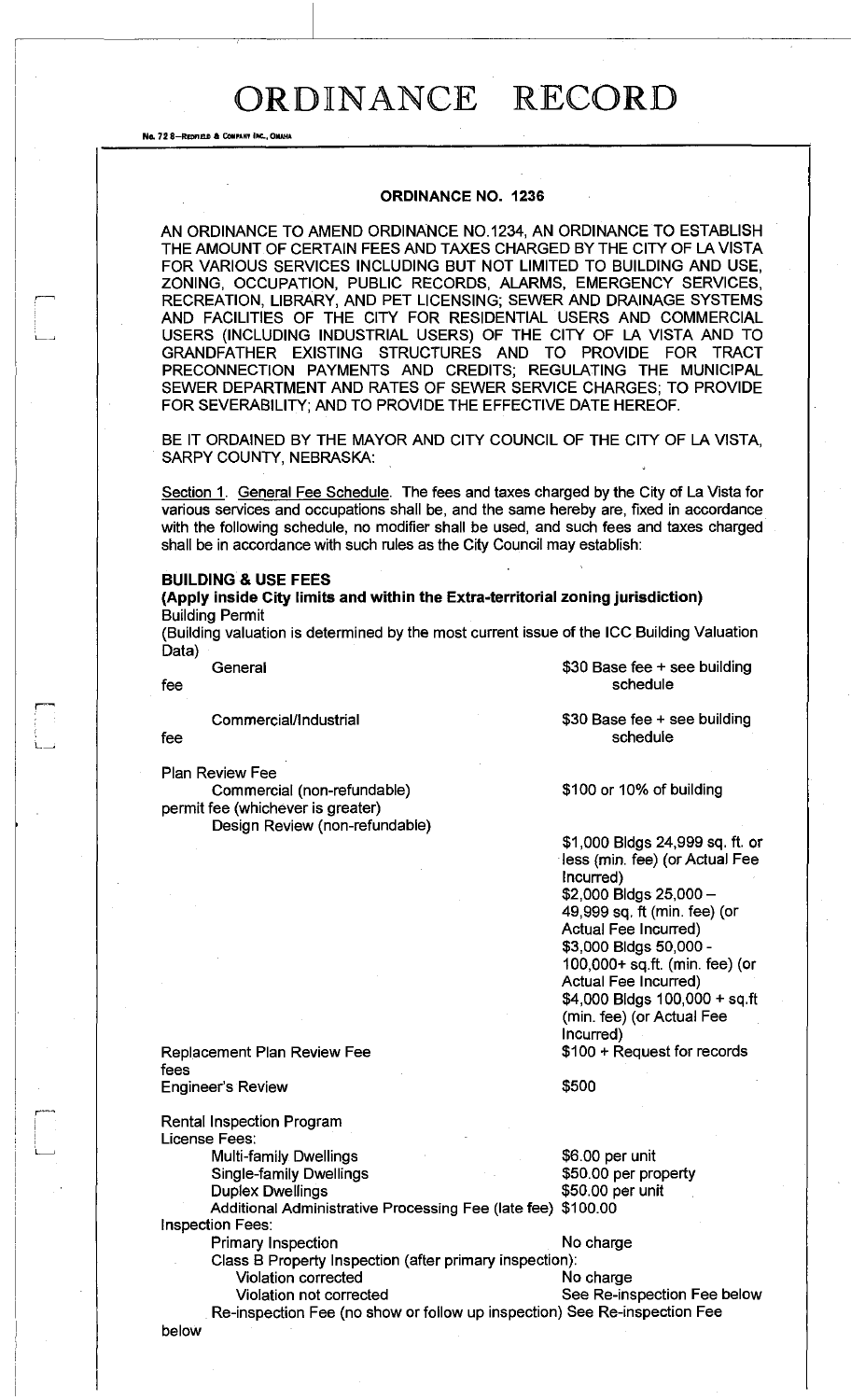## ORDINANCE Amended Master Fee Schedule 14/15 Fiscal Year

No. 72 8-REDFIELD & COMPANY INC.

Re-inspection Fee \$50

Certificate of Occupancy<br>
Temporary Certificate of Occupancy<br>
\$750 Temporary Certificate of Occupancy<br>Pre-occupancy fee (Occupancy without C.O.) \$750 Pre-occupancy fee (Occupancy without C.O.) Temporary Use Permit **1988 30 plus \$10/day** (includes tents, greenhouses, event structures) Sign Permit \$150/sign Identification Sign, Incidental Sign Master Sign Plan (more than 1 sign) \$250 Common Sign Plan **\$250** Temporary Sign Permit: Non-profit or tax exempt organization \$0 All other temporary signs \$ 30/year Tower Development Permit Co-locates – Towers **but a community of the set of the set of the set of the set of the set of the set of the set of the set of the set of the set of the set of the set of the set of the set of the set of the set of the se** Tarp Permit(valid for 6 months) \$30

Solar Panel Permit Satellite Dish Permit \$30 Wading/Swimming Pools at residence  $$30$ Dedicated Electrical circuit for pumps  $$30$ <br>Mechanical Permits  $$30$ mechanical fee Plumbing Permits **\$30 Base fee + See** mechanical fee Sewer Repair Permit<br>Backflow protector permit  $\begin{array}{cc} 30 & 30 \\ 30 & 30 \end{array}$ Backflow protector permit backflow) Underground Sprinklers  $$30$  (\$22 issue fee & \$8 fixture) Electrical Permits \$30 Base Fee + See electrical fee

City Professional License

c

(Plumbers; Mech. Contractors) \$ 15 and a \$1,000,000 Liability, and a \$500,000 bodily injury insurance Certificate per each occurrence Also a \$5,000 Bond is required, naming the City as the recipient.

| Demolition of building<br>Certificate                               | \$250 plus Insurance             |  |
|---------------------------------------------------------------------|----------------------------------|--|
| Moving Permit (buildings 120 square feet or greater)<br>Certificate | \$250 plus Insurance             |  |
| <b>Sheds and Fences</b>                                             | \$30.00                          |  |
| Sidewalks                                                           | \$30.00                          |  |
|                                                                     |                                  |  |
| <b>Driveway Replacement</b>                                         | \$30.00                          |  |
| Driveway Approach w/o curb cut or grinding                          | \$30.00                          |  |
| With curb requiring cut plus the 4' apron on each side)             |                                  |  |
| Contractor (Contractor performs curb cut or grind)                  | \$30.00 plus \$1.00/ft.          |  |
| City Charge (if City performs curb cuts)                            | $$50 + $5$ /ft (\$40 set up fee; |  |
| \$10 permit fee)                                                    |                                  |  |
| City charge (if City performs curb grinds)                          | $$50 + $6/ft ($40 set up fee;$   |  |
| \$10 permit fee)                                                    |                                  |  |
| <b>Utility Cut Permit</b>                                           | \$30.00                          |  |
| Appeal Fee Regarding Issuance or Denial of Curb Cut/Driveway        |                                  |  |
| <b>Approach Construction Permit</b>                                 | \$250                            |  |

Penalty Fee 3x Regular permit fee

Refund Policy 75% will be refunded when the project is cancelled or not complete within one year. No refund will be given after one year. (Sewer Hook-up Fee is100% refunded)

> fee incurred) fee incurred)  $$30$  Base fee + See

*•* —1

i

<"•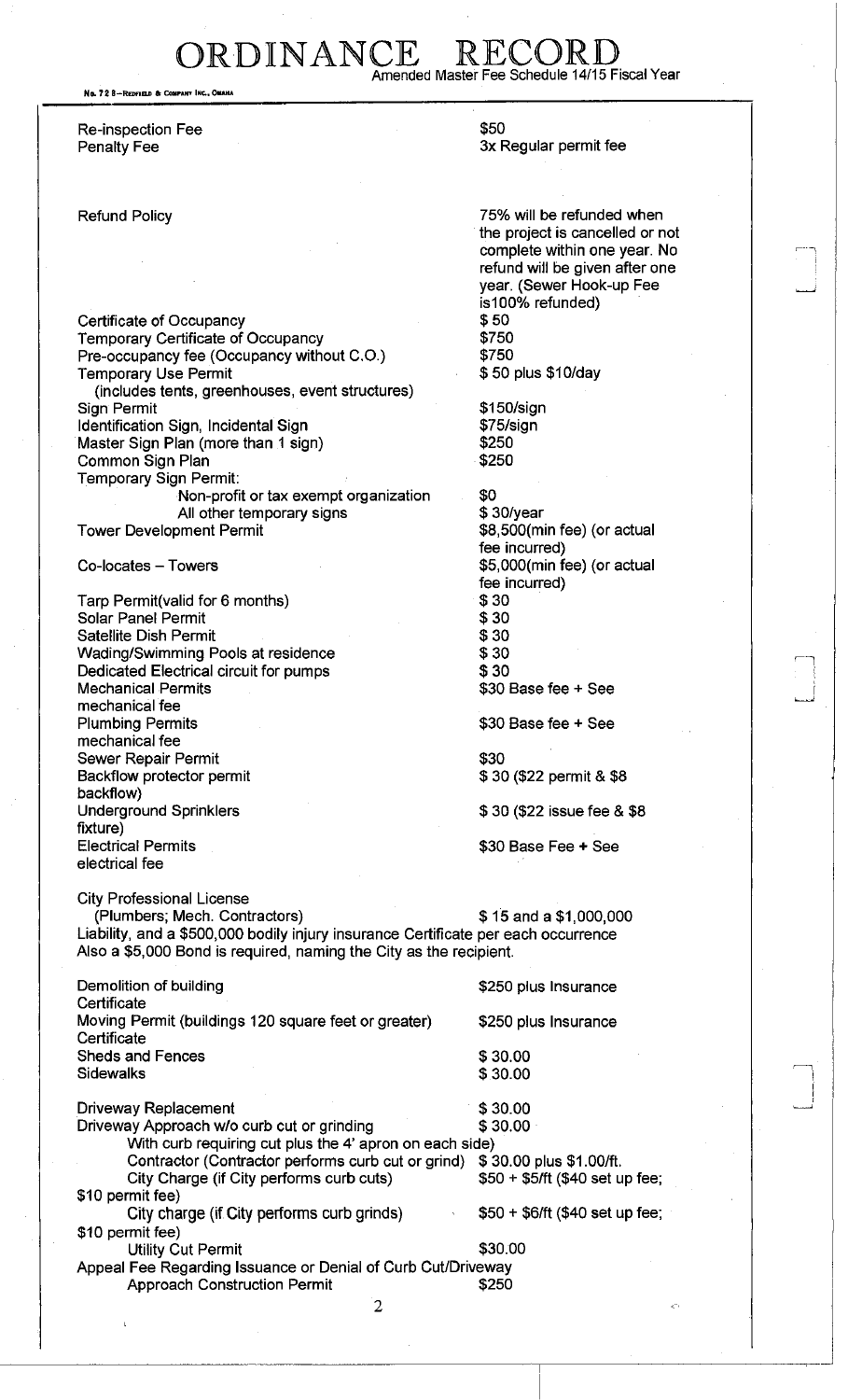No. 72 8-REDFIELD & COMPANY INC., QUARA

 $\Box$ 

 $\begin{bmatrix} 1 & 0 \\ 0 & 1 \end{bmatrix}$ 

Amended Master Fee Schedule 14/15 Fiscal Year

|                               | <b>Resealing Permit</b>                                                               | \$30.00/Yearly                                                  |
|-------------------------------|---------------------------------------------------------------------------------------|-----------------------------------------------------------------|
|                               | Appeal Fee Regarding Issuance or Denial of Street Paving,<br>Resurfacing, etc. Permit | \$250                                                           |
|                               | <b>FIRE INSPECTION FEES</b>                                                           |                                                                 |
| <b>Plan Review Fees</b>       |                                                                                       |                                                                 |
|                               | <b>Commercial Building</b>                                                            | 5% of building permit fee with a                                |
|                               | Fire Sprinkler Plan Review<br><b>Fire Alarm Plan Review</b>                           | maximum of \$1,000<br>\$50.00<br>\$50.00                        |
| <b>Child Care Facilities:</b> |                                                                                       |                                                                 |
|                               | $0 - 8$ Children                                                                      | \$50,00                                                         |
|                               | $9 - 12$ Children<br>13 or more children                                              | \$55.00<br>\$60.00                                              |
|                               |                                                                                       |                                                                 |
| <b>Foster Care Homes:</b>     | Inspection                                                                            | \$25.00                                                         |
|                               | <b>Liquor Establishments:</b>                                                         |                                                                 |
|                               | Non-consumption establishments<br>Consumption establishments \$85.00                  | \$60.00                                                         |
| <b>Nursing Homes:</b>         |                                                                                       |                                                                 |
|                               | 50 beds or less                                                                       | \$55.00                                                         |
|                               | 51to 100 beds<br>101 or more beds                                                     | \$110.00<br>\$160.00                                            |
|                               | Fire Alarm Inspection:                                                                |                                                                 |
|                               | Four year license (Test)                                                              | \$100.00                                                        |
|                               | <b>NICET</b>                                                                          | \$25.00 per year NICET certification                            |
|                               | Annual test (witnessed)                                                               | last<br>\$30.00                                                 |
|                               |                                                                                       |                                                                 |
|                               | Sprinkler Contractor Certificate:<br>Annual                                           | \$100.00                                                        |
|                               |                                                                                       |                                                                 |
| <b>Fuels Division:</b>        | Above ground Hazardous Substance Storage Tanks (Title 158)                            |                                                                 |
|                               | Registration                                                                          | \$25.00 per tank                                                |
|                               | Re-registration                                                                       | \$25.00 per tank (Required whenever                             |
|                               |                                                                                       | change is made to tank or contents)                             |
|                               | Above ground Petroleum Storage Tanks (Title 153, Chapter 17)<br>Inspection Fee        | \$50.00 (Per installation regardless<br>of the number of tanks) |
|                               | Under ground Storage Tanks (Title 159, Chapter 2)                                     |                                                                 |
|                               | Farm, residential and heating oil tanks                                               |                                                                 |
| All other tanks               | (tanks with a capacity of 1100gallons or less)                                        | \$10.00 one-time registration fee<br>\$30.00 per tank, annually |
|                               | Petraleum Release Remedial Action Fund                                                | \$90.00 per tank, annually                                      |
| Tank installation             |                                                                                       | \$60.00 per tank                                                |
|                               | Piping only installation                                                              | \$60.00                                                         |
|                               | <u>GRADING PERMIT FEES</u>                                                            |                                                                 |
|                               |                                                                                       |                                                                 |
| 5 acres or less               |                                                                                       | \$500                                                           |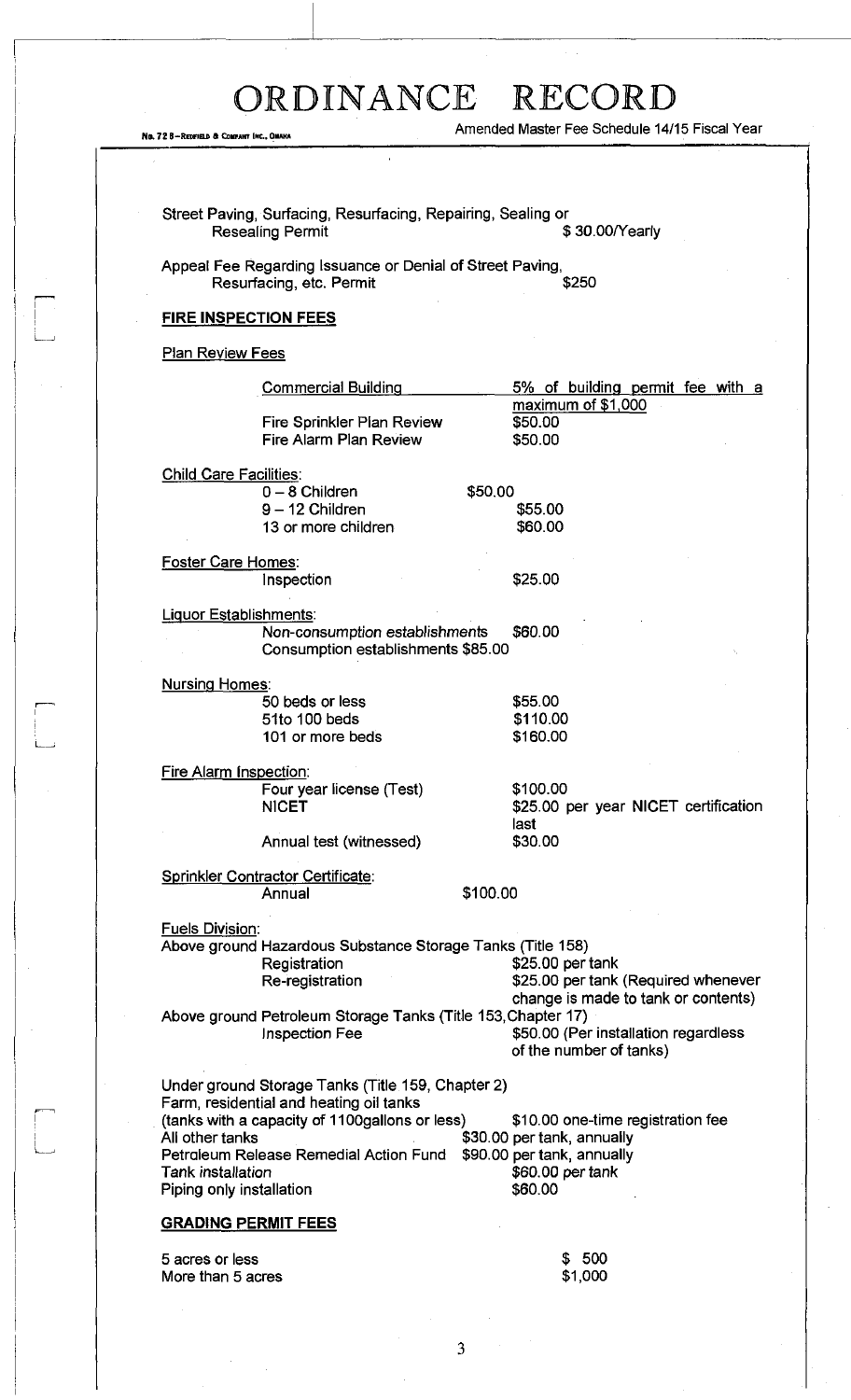No. 72 8-REDFIELD & COMPANY INC., OMAHA

**ZONING FEES**  Comprehensive Plan Amendment **\$500** Zoning Map Amendment (rezoning)  $$500$ **Zoning Text Amendment** \$500 zoning Text Americinent<br>Zoning Verification Letter \$50 January 19900 Marshall Street Street Street Street Street Street Street Street<br>January 19900 Marshall Street Street Street Street Street Street Street Street Street St Subdivision Text Amendment Conditional Use Permit (1 acre or less) Conditional Use Permit (more than 1 acre) Conditional Use Permit Amendment Flood Plain Development Permit \$500 \$300 \$500 \$200 \$500 Administrative Plat - Lot Split, Lot Consolidation or Boundary Adjustment Preliminary Platting Final Platting Revised Preliminary Plat Replat drawings drawings drawings drawings drawings Preliminary P.U.D. (includes rezoning fee) \$1000 +additional fee of drawings Final P.U.D. Vacation of Plat and Right of Way Vacation drawings \$150 Variance, Appeals, Map Interpretation (B.O.A.) \$250 Watershed Fees - the following fees apply to only new developments or significant redevelopments as specified in a subdivision agreement: (fees are remitted to Papillion Creek Watershed Partnership) Single Family Residential Development (up to 4-plex) \$823 per dwelling unit

High-Density Multi-Family Residential Development \$3,619 per gross acre\* Commercial/Industrial Development \$4,387 per gross acre\* \*Computed to the nearest .01 acre.

## **OCCUPATION TAXES**

| <b>Publication fees</b>                   | \$10   |
|-------------------------------------------|--------|
| Class A Liquor License Holder             | \$200  |
| Class B Liquor License Holder             | \$200  |
| Class C Liquor License Holder             | \$600  |
| Class D Liquor License Holder             | \$400  |
| Class I Liquor License Holder             | \$500  |
| <b>Class L Liquor License Holder</b>      | \$500  |
| Class W Wholesale Beer License Holder     | \$1000 |
| Class X Wholesale Liquor License Holder   | \$1500 |
| <b>Class Y Farm Winery License Holder</b> | \$500  |
| Class Z Liquor License Holder             | \$500  |
| Class AB Liquor License Holder            | \$400  |
| Class AD Liquor License Holder            | \$600  |
| Class ADK Liquor License Holder           | \$800  |
|                                           |        |

4

\$750+ additional fee of \$250 for review of revised \$1,000 +additional fee of \$250 for review of revised \$1000+additional fee of \$250 for review of revised \$500+additional fee of \$250 for review of revised \$1500 +additional fee of \$250 for review of revised

i

. . . <u>. .</u> J

.<br>ר

\$250 for review of revised

\$500+additional fee of \$250 for review of revised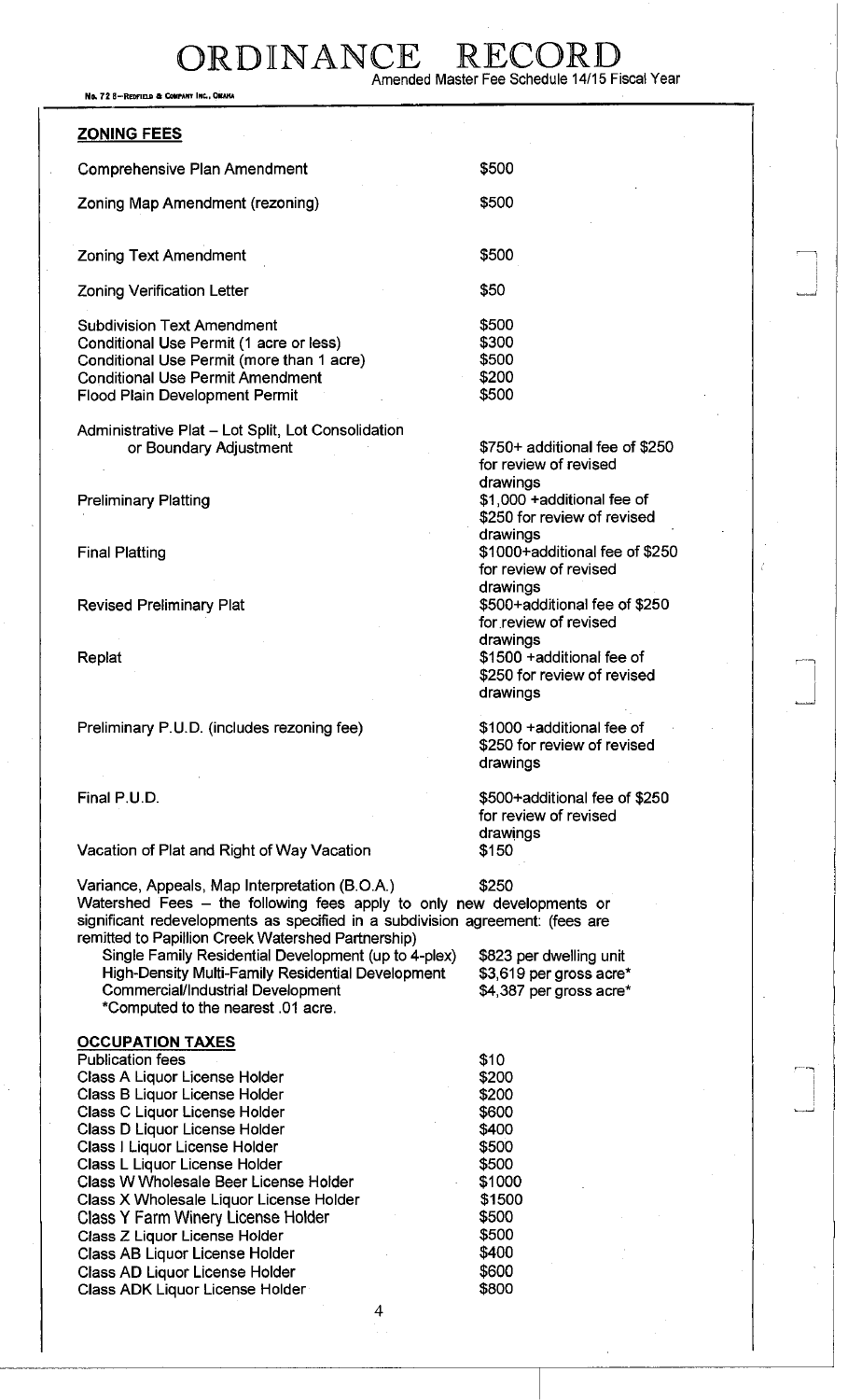No. 72 8-REDFIELD & COMPANY INC., OMAHA AMERICAL AMERICAL AMERICAL AMERICAL PROTECTION OF THE SCHEDULE 14/15 Fiscal Year

| Class AK Liquor License Holder                                                                                                                           |          | \$400                                  |  |
|----------------------------------------------------------------------------------------------------------------------------------------------------------|----------|----------------------------------------|--|
| Class ABK Liquor License Holder                                                                                                                          |          | \$600                                  |  |
|                                                                                                                                                          |          |                                        |  |
| Class BK Liquor License Holder                                                                                                                           |          | \$400                                  |  |
| Class CK Liquor License Holder                                                                                                                           |          | \$800                                  |  |
| Class DK Liquor License Holder                                                                                                                           |          | \$600                                  |  |
| Class IB Liquor License Holder                                                                                                                           |          | \$700                                  |  |
| Class IBK Liquor License Holder                                                                                                                          |          | \$900                                  |  |
| Class ID Liquor License Holder                                                                                                                           |          | \$900                                  |  |
| Class IDK Liquor License Holder                                                                                                                          |          | \$1100                                 |  |
| Class IK Liquor License Holder                                                                                                                           |          | \$700                                  |  |
| Special Designated Permit - Liquor Control                                                                                                               |          | \$50/day except non-profits            |  |
| Transfer of Liquor License from One Location to Another                                                                                                  |          | \$25                                   |  |
| (These fees are in addition to the State Fee Requirement)                                                                                                |          |                                        |  |
| Amusement Concessions (i.e. Carnivals)                                                                                                                   |          | \$10/concession/day                    |  |
| (This would include any vendors set up for special functions at the La Vista Sports                                                                      |          |                                        |  |
| Complex)                                                                                                                                                 |          |                                        |  |
| Auto dealers - new and used - \$250 plus \$.01 per sq. ft. of inside area, and \$.005 per sq.<br>ft. of outside area used for display, sales or storage. |          |                                        |  |
|                                                                                                                                                          |          |                                        |  |
| Auto repair                                                                                                                                              |          | \$100                                  |  |
| Banks, small loan and finance companies                                                                                                                  |          | \$250 plus \$75/each                   |  |
| detached facility.                                                                                                                                       |          |                                        |  |
| Barber shops, beauty salons, tanning & nail salons \$75 plus \$10 per operator over                                                                      |          |                                        |  |
| one.                                                                                                                                                     |          |                                        |  |
| Bowling Alleys or Billiard/Pool Halls                                                                                                                    |          | \$50/year + \$10/table or alley        |  |
| (Additional fee for Restaurant or Bar if applicable)                                                                                                     |          |                                        |  |
| Car washes                                                                                                                                               |          | \$100 (includes all vacuum & supply    |  |
| vending machines)                                                                                                                                        |          |                                        |  |
| Circus, Menagerie or Stage Show                                                                                                                          | \$50/day |                                        |  |
| Collecting agents, detective agents or agencies                                                                                                          |          |                                        |  |
| and bail bondsmen                                                                                                                                        | \$75     |                                        |  |
| Construction/Tradesmen                                                                                                                                   |          | \$75 and a \$1,000,000 Liability,      |  |
| \$500,000 bodily injury insurance certificate                                                                                                            |          |                                        |  |
| Convenience stores                                                                                                                                       | \$75     |                                        |  |
| Convenience store with car wash                                                                                                                          |          | \$120 (Includes all vacuum & supply    |  |
| vending machines)                                                                                                                                        |          |                                        |  |
| Dry cleaning or laundry and tailoring                                                                                                                    | \$50     |                                        |  |
| Funeral homes                                                                                                                                            | \$150    |                                        |  |
| <b>Gaming Device Distributors</b>                                                                                                                        |          | 5% of gross receipts (non-profits      |  |
| exempt)                                                                                                                                                  |          |                                        |  |
| <b>Games of Chance/Lotteries</b>                                                                                                                         |          | 5% of gross receipts (non-profits      |  |
| exempt)                                                                                                                                                  |          |                                        |  |
| Games of Chance/Lottery License Fee                                                                                                                      |          | \$50/1st location - \$10/ea additional |  |
| <b>Gas Companies</b>                                                                                                                                     |          | 5% of gross receipts                   |  |
| <b>Hawkers/Peddlers</b>                                                                                                                                  |          | \$75/day or \$500/year                 |  |
| Home Occupations (not specified elsewhere)                                                                                                               |          |                                        |  |
| Home Occupation Permit Application Fee                                                                                                                   | \$30     |                                        |  |
| Home Occupation 1 and Child Care Home                                                                                                                    | \$50     |                                        |  |
| Home Occupation Conditional Use Permit - see Zoning Fees                                                                                                 |          |                                        |  |

Hotels/motels - Any hotel or motel in the City shall pay to the City monthly an Occupation Tax equal to 5% of gross receipts from room rentals. Any shops and/or restaurants, which are part of, associated with, or located in or with a hotel or motel facility will be considered a separate business and taxed in accordance with the provisions of this Ordinance and the applicable classifications(s) of the shop and/or restaurant hereunder. The Occupation Taxes with Respect to any banquet and/or ballroom facilities of, or associated with, or located in or with, any such hotel or motel shall be determined in accordance with the square footage schedule above, based on the actual square footage of said facilities.

Movie theatres **\$150/complex and \$75/viewing room**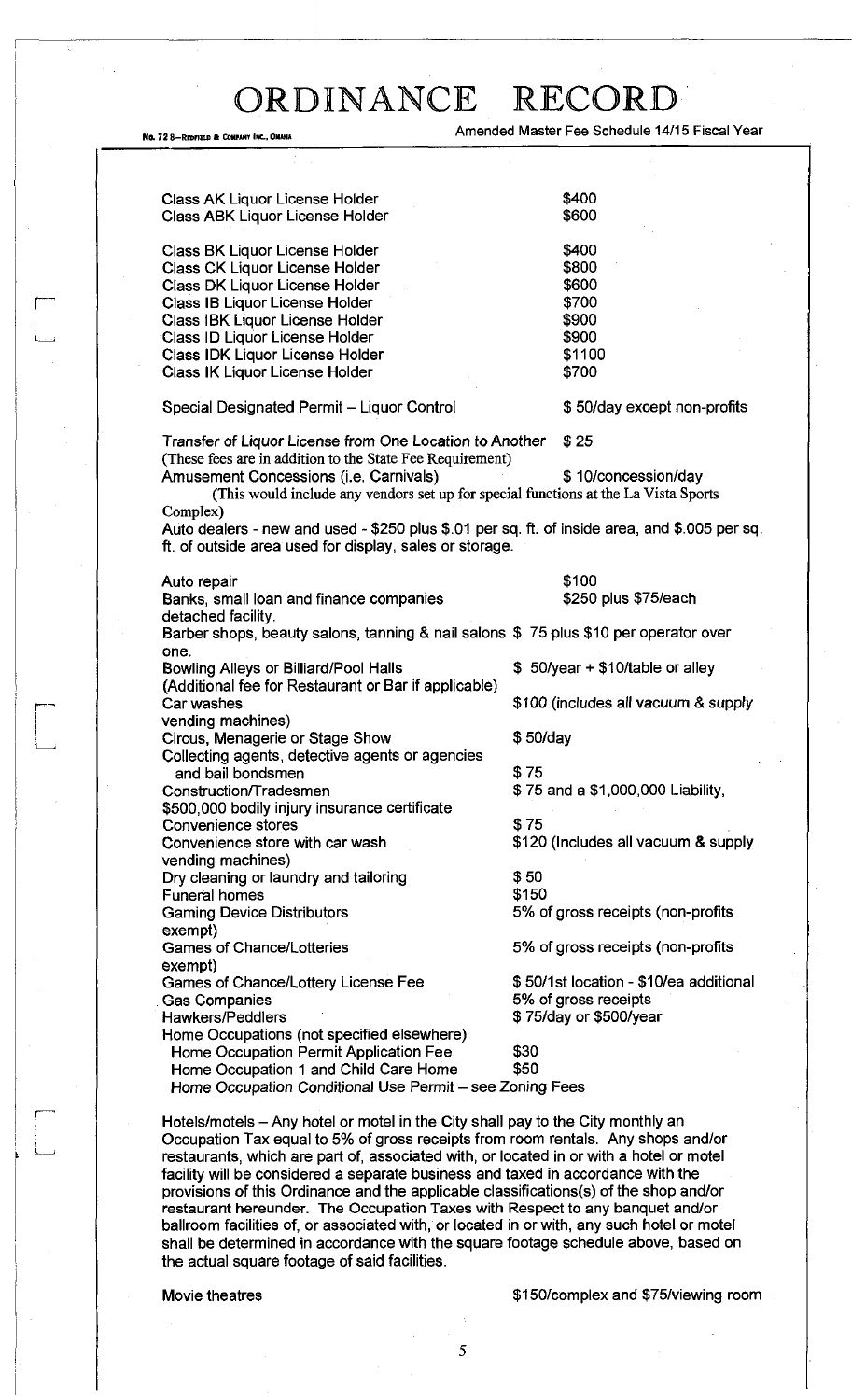## RDINANCE Amended Master Fee Schedule 14/15 Fiscal Year

No. 72 B-REDFIELD & COMPANY INC., OMAHA

Music, Vending, & Pinball Machines  $\qquad \qquad$  \$ 20/year/machine +Service Provider Fee of &75.00 for business outside the City that provides machines for local businesses

Nurseries, greenhouses, landscaping businesses, and tree trimmers \$75

Nursing homes, assisted living, hospitals and retirement homes **\$** 5 per bed

Pawnbrokers **but a 1.00/pawnbroker transaction \$** 1.00/pawnbroker transaction evidenced by a pawnbroker card or ledger entry per Neb. Rev. Stat. Section 69-204. Minimum of \$30/year

Professional services - engineers, architects, physicians, dentists, chiropractors, osteopaths, accountants, photographers, auctioneers, veterinarians, attorneys, real estate offices and insurance agents or brokers - \$75 plus \$10 per agent or professional over one (1)

Recreation businesses - indoor and outdoor \$100

Restaurants, Bars, and drive-in eating establishments\$ 50 (5 employees or less) \$100 (more than 5 employees)

Retail, Manufacturing, Wholesale, Warehousing and Other-Any person or entity engaged primarily in a manufacturing, wholesale, and/or warehousing business shall pay an Occupation Tax based on the schedule below and the actual interior or enclosed square footage of facilities in the City used by said person or entity in the conduct of such business; and any person or entity engaged in a business of making retail sales of groceries, clothing, hardware, notions, furniture, home furnishings, services, paint, drugs, or recreational equipment, and any other person or entity engaged in a business for which an Occupation Tax is not specifically provided elsewhere in this Ordinance, shall pay an Occupation Tax based on the schedule below and actual interior or enclosed square footage of facilities in the City used by said person or entity in the conduct of such business; provided, however, that persons or entities that use a basement or one or more additional floors in addition to the main floor (the main floor being the floor with the greatest total square footage) in the conduct of one or more specified businesses of sales at retail shall determine square footage for purposes of the Occupation Tax imposed hereunder based on the square footage of the entire main floor plus one-half (1/2) of the square footage of all such basement and additional floors.

| 0       | 999 sq. ft.    | 50<br>\$  |
|---------|----------------|-----------|
| 1,000   | 2,999 sq. ft.  | \$65      |
| 3,000   | 4,999 sq. ft.  | -80<br>\$ |
| 5.000   | 7,999 sq. ft.  | \$120     |
| 8,000   | 9,999 sq. ft.  | \$150     |
| 10,000  | 14,999 sq. ft. | \$200     |
| 15,000  | 24,999 sq. ft. | \$225     |
| 25,000  | 39,999 sq. ft  | \$300     |
| 40,000  | 59,999 sq. ft. | \$400     |
| 60,000  | 99,999 sq. ft. | \$500     |
| 100,000 | and greater    | \$750     |

Schools - trade schools, dance schools, music schools, nursery school or any type of school operated for profit \$ 50

Service providers, such as persons, firms partnerships or corporations delivering any product, good or service whatsoever in nature within the City **\$75** 

Service stations selling oils, supplies, accessories for service at retail  $$ 75 + $25.00$  for attached car wash

Telephone Companies 6 and 10 and 10 and 10 and 10 and 10 and 10 and 10 and 10 and 10 and 10 and 10 and 10 and 10 and 10 and 10 and 10 and 10 and 10 and 10 and 10 and 10 and 10 and 10 and 10 and 10 and 10 and 10 and 10 and (includes land lines, wireless, cellular, and mobile)

6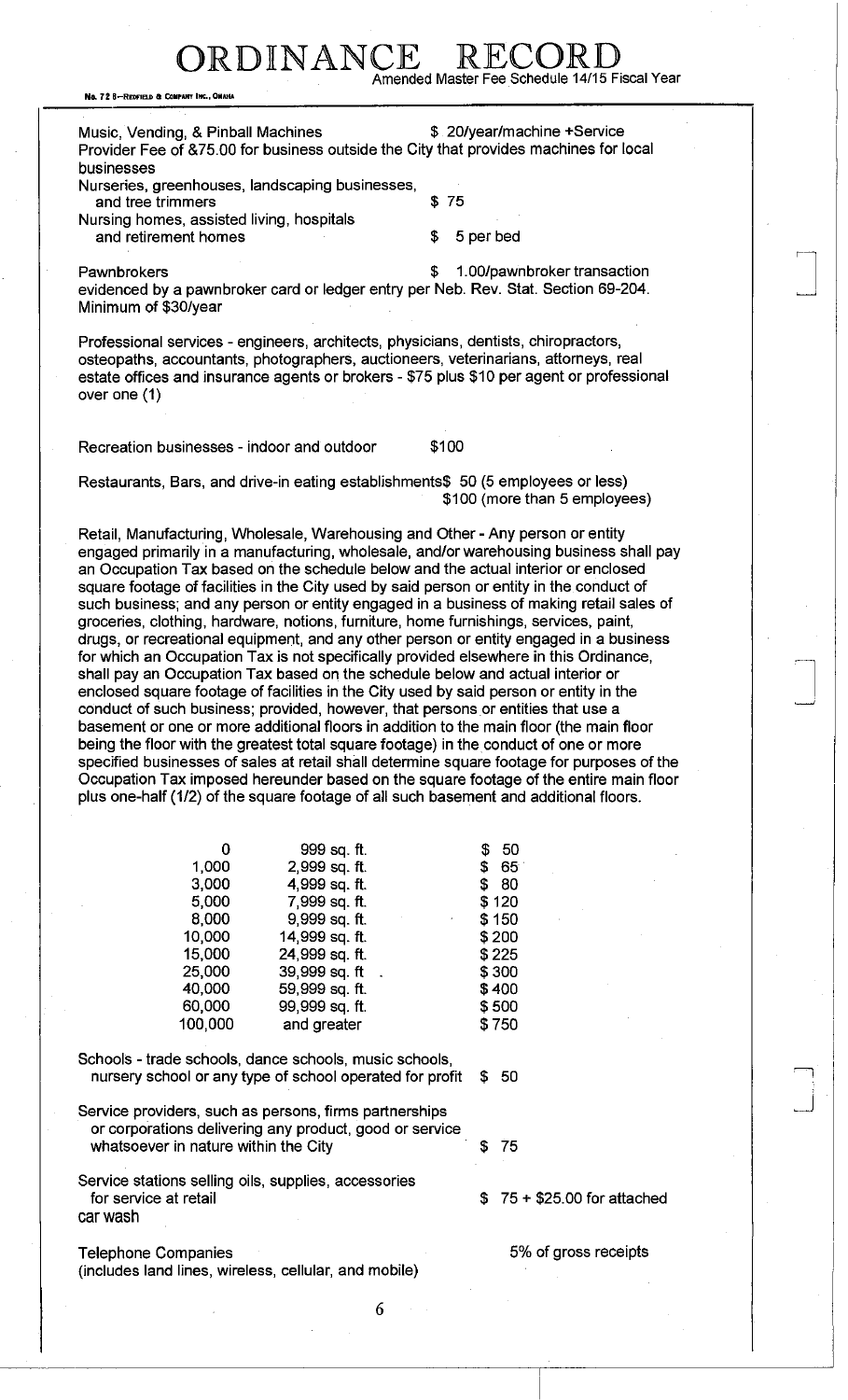No. 72 8-REDFIELD & COMPANY INC., OMAHA Amended Master Fee Schedule 14/15 Fiscal Year

Telephone Surcharge - 911

Tobacco License Statute) Tow Truck Companies Late Fee (Up to 60 days) Late Fee ( 60-90 days) Late Fee (over 90 days)

**OTHER FEES Barricades** Deposit Fee(returnable) Block Parties/Special Event Construction Use

Blasting Permit

Bucket Truck Rental w/operator

Community Garden Plot Rental

Conflict Monitor Testing

Cat License Fee (per cat - limit 3)

\$1.00 per line per month

\$ 15 (based on State

\$ 75

\$ 35 \$ 75

Double Occupation tax or \$100, whichever is greater

\$ 60/barricade \$ 5/barricade per day \$30 ea. (7 days maximum)

\$1,000

\$150 per hour

\$20 annually

\$200

\$ 5 each if spayed/neutered \$ 15 each if not spayed/neutered \$10 each (delinquent) if spayed/neutered

\$ 30 each (delinquent) if not spayed/neutered

## Free if spayed/neutered

Free if spayed/neutered

\$ 5 each if spayed/neutered \$ 15 each if not spayed/neutered \$ 10 each (delinquent) if spayed/neutered \$ 30 each (delinquent) if not spayed/neutered

Senior Citizen Discount (Age 65+)

Dog/Cat License Handling Fee (in addition to above fees) \$5

Dog or Cat License Replacement if Lost  $$1$ 

Dog or Cat Capture and Confinement Fee  $$10 + Boarding Costs$ 

MAXIMUM OF 4 DOGS AND/OR CATS WITH NO MORE THAN 3 OF EITHER **SPECIES** 

### Election Filing Fee

Fireworks Sales Permit (Non-Profits) Handicap Parking Permit Application Fee **State** 

Natural Gas Franchisee Rate Filing Fee **Per Agreement** (For rate changes not associated w/the cost of purchased gas.)

Open Burning Permit \$ 10

\$2,500

Parking Ticket Fees

If paid after 7 days of violation date but within 30 days  $$25 ($10 + $15$)$  admin fee)

If paid within 7 days of violation date  $$ 20 ($5 + $15$)$  admin fee)

1% of Annual Position Salary

\$ Currently Not Charging Per

Senior Citizen Discount (Age 65+)

Dog License Fee (per dog  $-$  limit 3)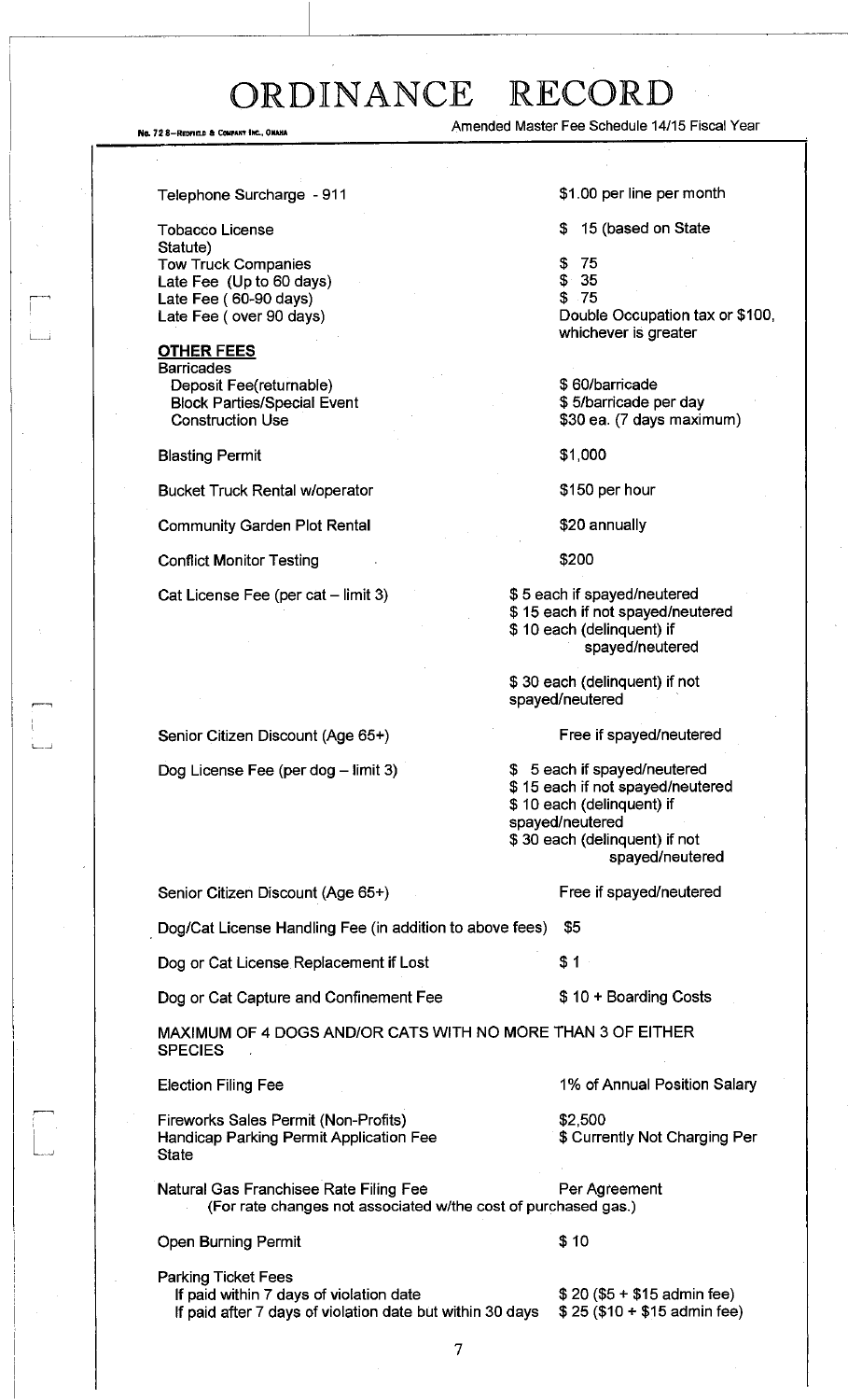## RDINANCE Amended Master Fee Schedule 14/15 Fiscal Year

No. 72 8-REDFIELD & COMPANY INC., O

If paid after 30 days of violation date  $$ 35 ($20 + $15$)$  admin fee) Pawnbroker Permit Fees: Initial Annual Renewal \$ 150 \$ 100 Pet Store License License) Police Officer Application Fee \$ 50 (In addition to Occ.  $\sim$  20 in the set of  $\sim$  1.1 in the set of  $\sim$  1.1 in the set of  $\sim$  1.1 in the set of  $\sim$  1.1 in the set of  $\sim$  1.1 in the set of  $\sim$  1.1 in the set of  $\sim$  1.1 in the set of  $\sim$  1.1 in the set of  $\sim$  1.1 in the Public Assembly Permit (requires application and approval)\$ 00 Returned Check Fee (NSF) Storage of Explosive Materials Permit Towing/Impound Fee Trash Hauling Permit Performance Bond \$ 35 \$ 100 \$ 30 \$ 25/yr/truck + \$25,000 **PUBLIC RECORDS**  Request for Records **but a set of the Copy** \$15.00/Half Hour + Copy Costs\* (May be subject to deposit) Audio Tapes \$5.00 per tape Video Tapes or CD/DVD \*Copy costs shall be established by the Finance Director Unified Development Ordinance **\$100** Comprehensive Plan Zoning Map \$50 \$10 12"x36" \$30 36"x120" Zoning Ordinance w/Map Subdivision Regulations \$30 \$30 Future Land Use Map Ward Map \$10 12"x36" \$30 36"x120" \$ 2 Fire Report Police Report \$5 \$5 Police Photos (5x7) \$ 5/ea. for 1-15 \$ 3/ea. for additional Police Photos (8x10) Police Photos (Digital) \$ 10/ea. for 1-15 \$ 5/ea. for additional \$ 10/ea. CD Criminal history **\$** 10 **FALSE AND NUISANCE ALARMS**  Registration Fee for Alarm System (not to include single family or duplexes) Renewal Fee for Alarm System (not to include single family or duplexes) Late Registration Charge \$25 \$25 \$35

r 11

i ه - استنا

False Alarm Fee for any false alarm generated by the registrant's alarm system, a fee in accordance with the following schedule (from 1 January through 31 December of each year) shall be charged:

Number of False/Nuisance Alarms False/Nuisance Alarm Charge

1 No Charge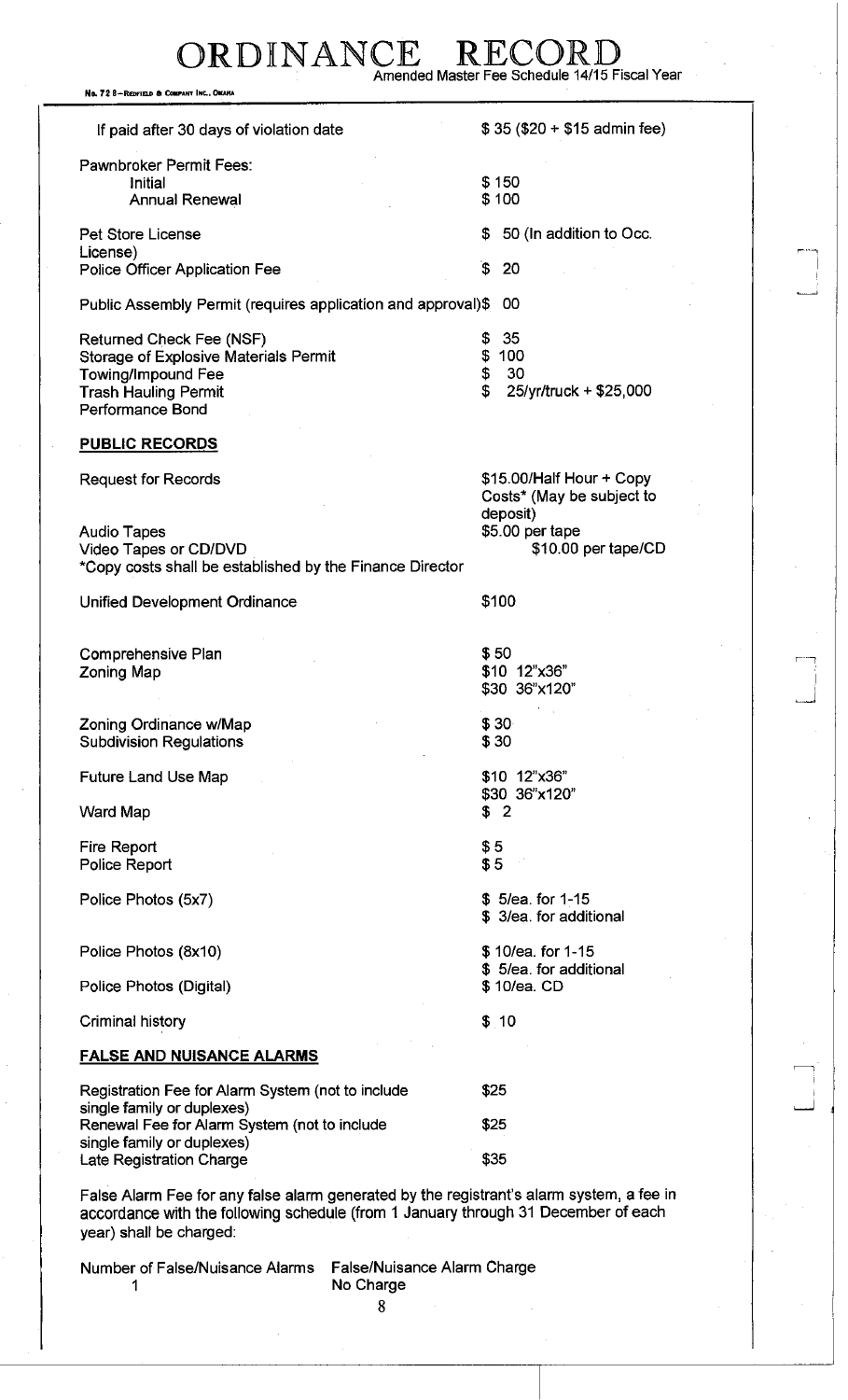No. 72 8-Redfield & CONFANY INC., OBANA

**2**  3

ا ب

Amended Master Fee Schedule 14/15 Fiscal Year

| ∠ |           |  |
|---|-----------|--|
| 3 |           |  |
|   | 4 or more |  |

No Charge \$100.00 \$250.00

False Alarm Fee for Alarm Systems without Registration - \$250 per alarm after 1<sup>st</sup> alarm

(not to include single family or duplexes)

## **RESPONSE TO LARGE HAZARDOUS MATERIALS INCIDENTS**

A Dispatch and mobilization charge of \$300 + mileage shall be charged for response to any incident where no action is taken. If services are provided, the following rates shall apply:

Response Vehicles: One-hour minimum charge. All charges will be made to the closest <sup>1</sup>A hour. Mileage will be charged at \$8.00 per mile per vehicle.

| Pumper/Tanker Truck<br><b>Weed Truck</b><br><b>Aerial Ladder Truck</b><br><b>Utility Vehicle</b><br><b>Command Vehicle</b>   | \$500/hour<br>\$150/hour<br>\$750/hour<br>\$200<br>\$100 |
|------------------------------------------------------------------------------------------------------------------------------|----------------------------------------------------------|
| <b>Equipment Charges:</b><br>Jaws of Life<br>Power Saw<br>Hydraulic jack/chisels<br><b>Cribbing Blocks</b><br><b>Winches</b> | \$250<br>\$75<br>\$75<br>\$10<br>\$10                    |
| Air Bags                                                                                                                     | \$50                                                     |
| <b>High Lift Jack</b>                                                                                                        | \$20                                                     |

Supplies: The actual City cost of the supplies plus 25% shall be charged for all supplies including but not limited to safety flares, Class A foam, Class B foam, absorbent pads, absorbent material, salvage covers, and floor dry.

### **RESCUE SQUAD FEES**

| <b>BLS Emergency Base</b> | \$600 |
|---------------------------|-------|
| ALS Emergency Level I     | \$700 |
| ALS Emergency Level 2     | \$800 |
| Mileage Rural             | \$14  |

### **LIBRARY FEES**

Fax

Membership (Non-Resident Family) 6 month \$ 35.00

1 year \$ 60.00 1 month \$ 7.00

Fines i *i* Books Audio Books Videos/DVDs/CDs

Damaged & Lost Books cost Videos/DVDs/CDs cost Color Copies Copies

\$2.00 up to 5 pages

\$ .05/day \$ 1.00/day \$ 1.00/day

\$5.00 processing fee + actual

\$5.00 processing fee + actual

\$ .50

\$ .10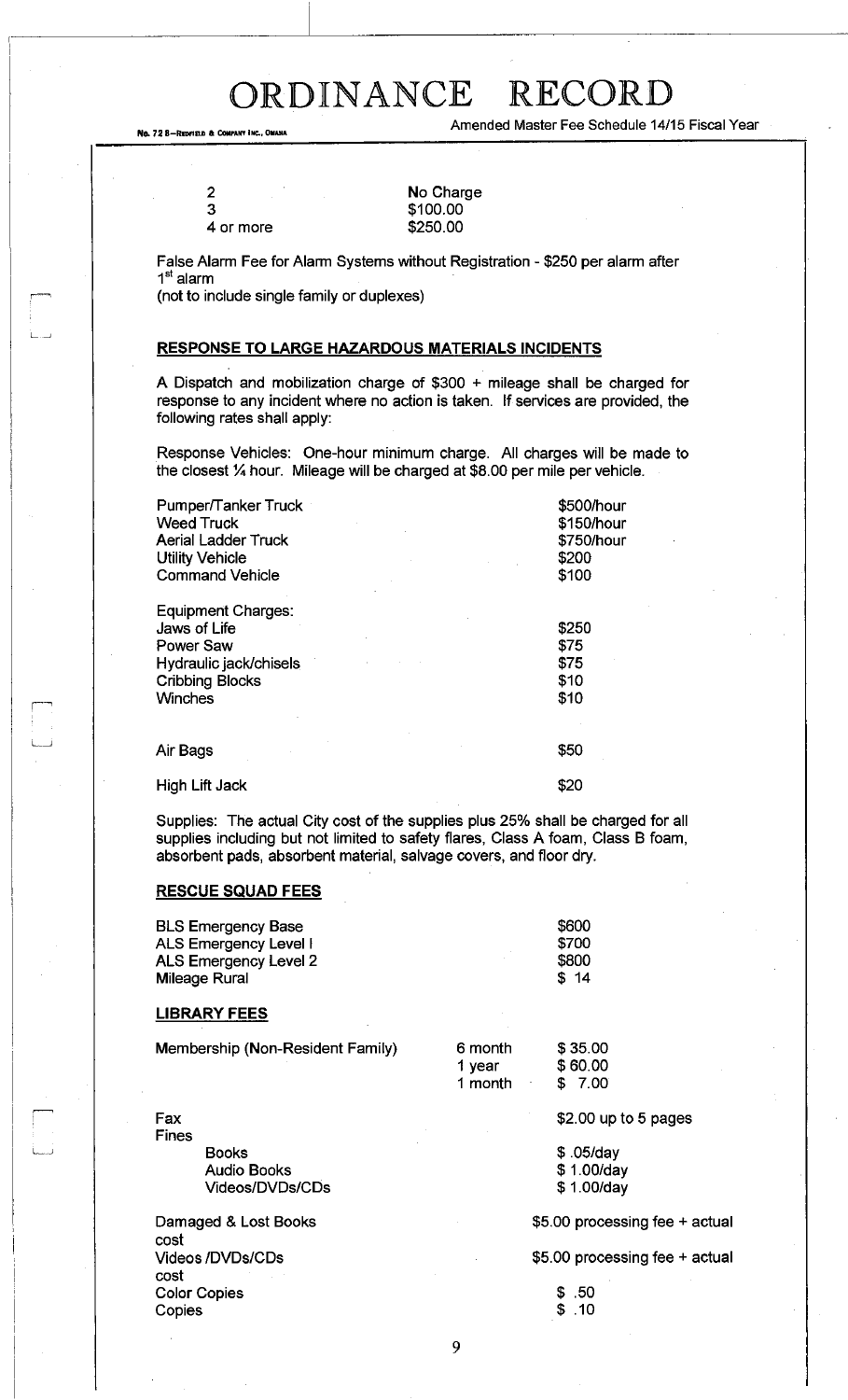RDINANCE RECO Amended Master Fee Schedule 14/15 Fiscal Year

No. 72 8-REDFIELD & COMPANY INC., OMAH

Inter-Library Loan Lamination  $-18$ " Machine Lamination  $-40$ " Machine Children's Mini-Camp \$3.00/transaction \$2.00 per foot \$6.00 per foot \$10.00 per week **RECREATION FEES**  Refund Policy (posted at the Community Center) all approved refunds Late Registration Fee **Community Center** Resident \$10.00 administrative fee on \$10.00 Non-Resident Business Groups Facility Rental Gym (1/2 Gym)  $$ 38/Hour$  \$ 75/Hour \$ 75/Hour Gym/Stage (Rental)  $$420/Day$  \$840/Day \$840/Day Gym/Stage (Deposit) \$215 \$420 \$420 Game Room  $$ 22/Hour$  \$ 44/Hour \$ 44/Hour \$ 44/Hour<br>Meeting Rooms (Rental) \$ 12/Hour/Room \$ 22/Hour/Room\$ 27/Hour Meeting Rooms (Rental) Meeting Rooms (Deposit) \$50/Room \$50/Room \$50/Room Kitchen (Rental)  $$ 19/$ Hour  $$ 27/$ Hour  $$ 33/$ Hour<br>Kitchen (Deposit)  $$ 50/$ Room  $$ 50/$ Room  $$ 50/$ Roon Kitchen (Deposit)  $$50/R$ oom  $$50/R$ oom \$ 50/Room Racquetball Court  $$7/H$ our  $$14/H$ our \$ 14/Hour Racquetball Court Facility Usage Daily Visit (19 and up) Daily Visit (Seniors +55) Fitness Room (19 and up) Membership Card \$3.00 \$-0- \$27.00/month \$4.00 \$2.00 (Exercise Room, Gym, Racquetball/Walleyball Courts) (Mon - Fri 8:00 -5:00 pm) \$3.00 Gym (19 and up) (Mon - Fri 8:00 -5:00 pm) \$3.00 Resident Punch Card \$50.00 Non-resident Punch Card \$35.00 Non-resident Punch Card \$20.00 Ind. Weight Training Classes \$25 Variety of programs as determined by the Recreation Director Fees determined by cost of program \$ 4.00/Visit \$ 4.00/Visit Classes Contractor City 75% 25% Contract Instructor Does Registration and Collects Fees **Other Facilities:** Tournament Fees 30/Team/Tournament Resident Non-Resident \$ 30/Team/Tournament **\$**  \$ 40/Field/Day 10% of Gross \$ 40/Field/Day Gate/Admission Fee Model Airplane Flying Field Pass \$30\* \$40\* \* includes \$10 club membership 1 - year license Field Rentals **1988 \$40/2 hours** Resident and Non-Resident Park Shelters  $$15/3$  hours  $$25/3$  hours Swimming Pool **Resident Non-Resident** Non-Resident Youth Daily **\$** 2 \$ 4 Adult Daily \$ 3 \$ 4 Resident Tag \$ 2 10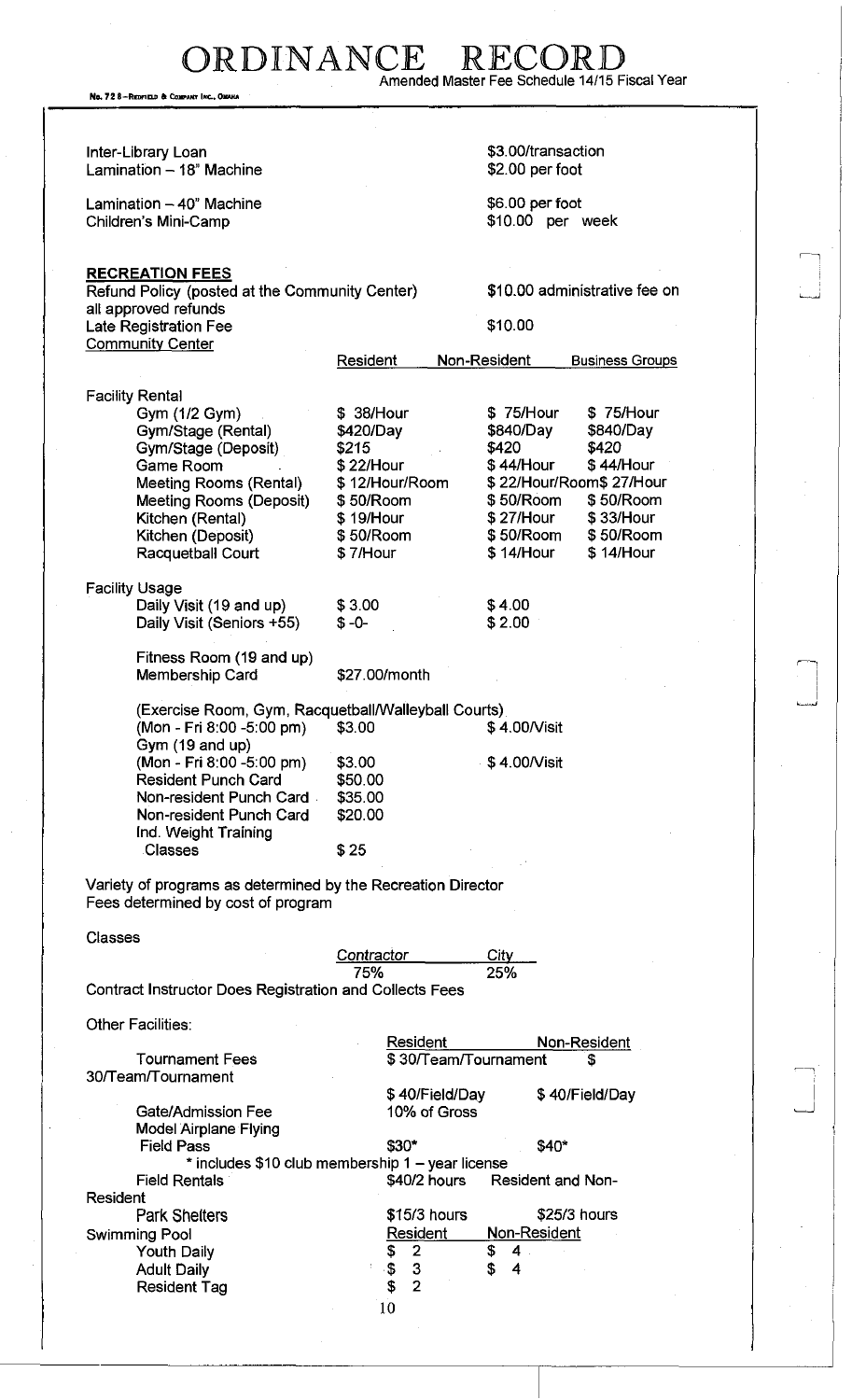, 72 8-REDFIEU) FT COMPANY INC.. OMAHA

 $\begin{bmatrix} 1 \\ 1 \\ 1 \end{bmatrix}$ 

Amended Master Fee Schedule 14/15 Fiscal Year

| <b>Family Season Pass</b>                                  | \$165<br>\$105                                                            |
|------------------------------------------------------------|---------------------------------------------------------------------------|
| <b>Youth Season Pass</b>                                   | $$65$ $$95$                                                               |
| <b>Adult Season Pass</b>                                   | $$75$ \$105                                                               |
|                                                            |                                                                           |
| 30-Day Pass                                                | $$55$ $$85$                                                               |
| Season Pass (Day Care)                                     | \$275<br>\$275                                                            |
| <b>Swim Lessons</b>                                        | \$30<br>\$55                                                              |
|                                                            | Swimming Pool memberships and specials prices shall be established by the |
| <b>Finance Director</b>                                    |                                                                           |
| <b>Youth Recreation Programs</b>                           | Resident<br>Non-Resident                                                  |
| Coed Softball/Baseball Ages 5-6                            | \$45/55<br>\$60/70                                                        |
| Coed Softball/Baseball Ages 7-8                            | \$45/55<br>\$60/70                                                        |
| Softball/Baseball Ages 9-10                                | \$60/70<br>\$80/90                                                        |
| Softball/Baseball Ages 11-12                               | \$100/110<br>\$70/80                                                      |
| <b>Tackle Football</b>                                     | \$140/150<br>\$110/120                                                    |
| Soccer Ages 8 and above                                    | \$65/75 \$65/75                                                           |
| <b>Fall Baseball clinic</b>                                | \$17/27 \$22/32                                                           |
| <b>Basketball Clinic</b>                                   | \$17/27<br>\$22/32                                                        |
| Basketball Ages 9-10                                       | \$65/75<br>\$55/65                                                        |
|                                                            | \$55/65<br>\$65/75                                                        |
| <b>Basketball Ages 11-12</b>                               |                                                                           |
| Soccer Academy                                             | \$33/43<br>\$53/63                                                        |
| <b>Flag Football</b>                                       | \$33/43<br>\$53/63                                                        |
| Volleyball                                                 | \$33/43<br>\$53/63                                                        |
| Cheerleading                                               | \$27/37<br>\$47/57                                                        |
| 3 yr. old Soccer Clinic                                    | \$17/27 \$22/33                                                           |
| Uniform Deposit Fee                                        |                                                                           |
| <b>Basketball</b>                                          | \$40<br>\$40                                                              |
| <b>Tackle Football</b>                                     | \$180<br>\$180                                                            |
| Cheerleading                                               | \$75Adult Recreation<br>\$75                                              |
| Programs                                                   |                                                                           |
| Spring Softball - Single                                   | \$215 \$15                                                                |
| Spring Softball - Double                                   | \$420 \$420                                                               |
| <b>Basketball</b>                                          | \$145<br>\$145                                                            |
|                                                            |                                                                           |
|                                                            |                                                                           |
| Volleyball                                                 | \$110<br>\$110                                                            |
| Fall Softball - Single                                     | \$120 \$120                                                               |
| Fall Softball - Double                                     | \$235<br>\$235                                                            |
|                                                            |                                                                           |
| Golf Green Fees<br>October 1 <sup>st</sup> - February 28th |                                                                           |
| 9-hole Weekdays (adults)                                   | \$9.50                                                                    |
|                                                            | \$11.00                                                                   |
| 9-hole Weekends - Sa - Su (adults)                         | \$15.50                                                                   |
| 18-hole Weekdays (adults)                                  |                                                                           |
| 18-hole Weekends - Sa - Su (adults)                        | \$17.00                                                                   |
| 9-hole Weekdays - M-F (jr/sr)                              | \$6.50                                                                    |
| 9-hole Weekends - Sa-Su (jr/sr)                            | \$8.50                                                                    |
| 18-hole Weekdays - M-F (jr/sr)                             | \$11.50                                                                   |
| 18-hole Weekends - Sa-Su (jr/sr)                           | \$13.50                                                                   |
| <b>Pull Carts</b>                                          | \$2.50                                                                    |
| <b>Rental Clubs -</b>                                      | \$7.00                                                                    |
| Electric Carts - 9-hole                                    | \$6.50                                                                    |
| Electric Carts - 18-hole                                   | \$9.50                                                                    |
|                                                            |                                                                           |
| March 1st - September 30th                                 |                                                                           |
| 9-hole Weekdays (adults)                                   | \$11.00                                                                   |
| 9-hole Weekends - Sa - Su (adults)                         | \$13.00                                                                   |
| 18-hole Weekdays (adults)                                  | \$17.00                                                                   |
| 18-hole Weekends - Sa - Su (adults)                        | \$19.00                                                                   |
|                                                            |                                                                           |
| 9-hole Weekdays - M-F (jr/sr)                              | \$8.50                                                                    |
| 9-hole Weekends - Sa-Su (jr/sr)                            | \$10.50 sr/jr.                                                            |
| 18-hole Weekdays - M-F (ir/sr)                             | \$13.50                                                                   |
| 18-hole Weekends - Sa-Su (jr/sr)                           | \$15.50 sr/jr.                                                            |
|                                                            |                                                                           |
| Pull Carts                                                 | \$2.50                                                                    |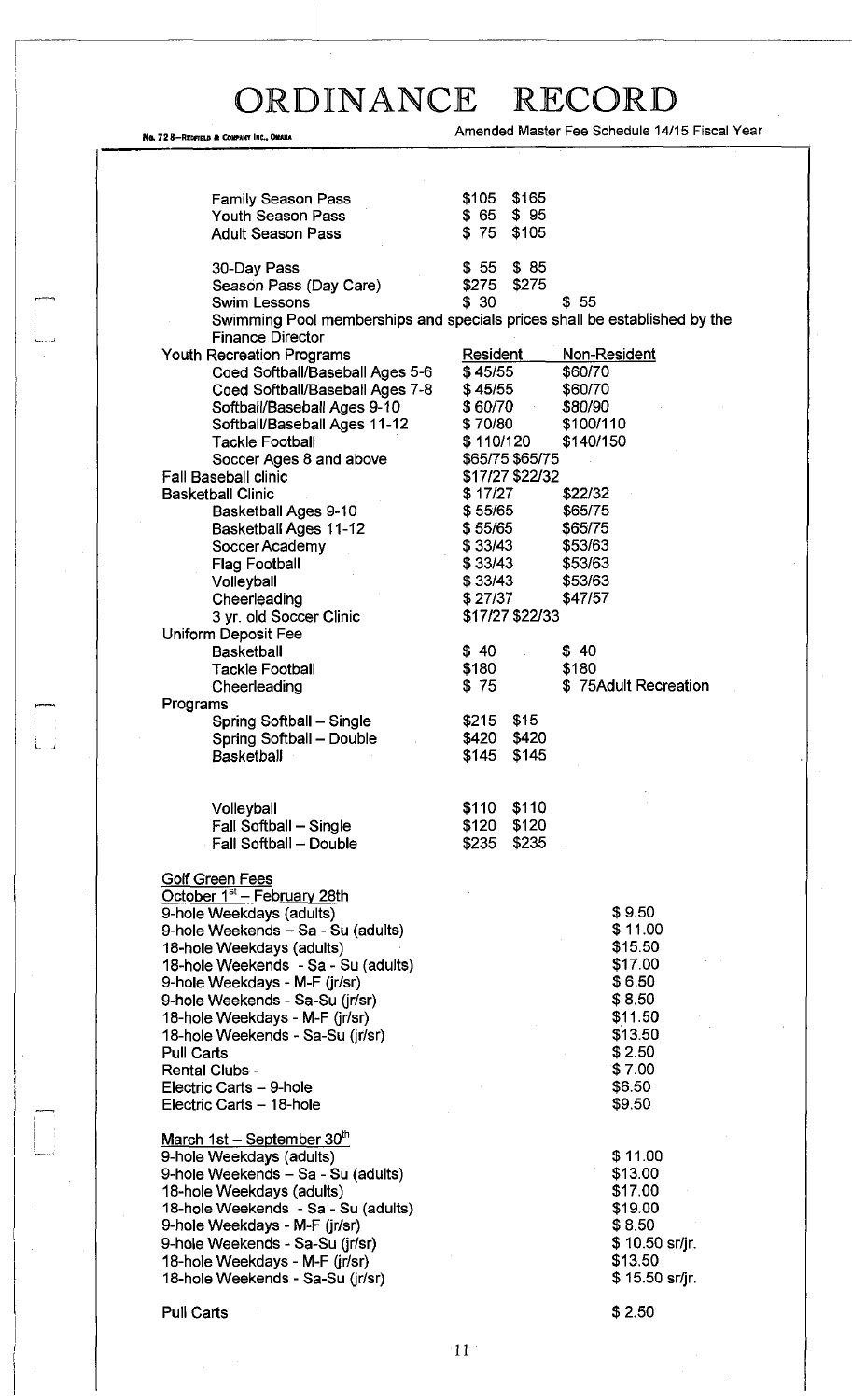No. 72 8-REDFIELD & COMPANY INC., OMAHA

| <b>Rental Clubs</b>      | \$7.00  |
|--------------------------|---------|
| Electric Carts - 9-hole  | \$7.00  |
| Electric Carts - 18-hole | \$11.00 |

### Junior - Age 15 & under; Senior - Age 55 & over

Golf concessions, merchandise, specials, league and tournament prices shall be established by the Finance Director.

| Annual Passes<br>(One Full Year from date of purchase)<br>Adult (16over)<br>Senior (55 over)<br>Junior (15 under)<br>Family<br>Discount Cards       | \$450.00<br>\$350.00<br>\$350.00<br>\$800.00 |
|-----------------------------------------------------------------------------------------------------------------------------------------------------|----------------------------------------------|
| (Adult Rates)<br>12 rounds                                                                                                                          | \$110.00                                     |
| (Jr./Sr. Rates)<br>12 rounds                                                                                                                        | \$85.00                                      |
| <b>Special Services Van Fees</b><br>Zone 1 Trip within city limits (LaVista & Ralston)<br>way<br>Includes trips to grocery stores and senior center | \$1.00<br>one                                |
| Zone 2 Trip outside city limits                                                                                                                     | \$3.00 one way                               |
| Zone 3 Trip outside city limits<br>way                                                                                                              | \$10.00<br>one                               |
| Bus pass (each punch is worth \$1.00)                                                                                                               | \$30.00                                      |

Section 2. Sewer Fee Schedule.

§3-103 Municipal Sewer Department; Rates.

- A. Levy of Sewer Service Charges. The following sewer service charges shall be levied against the user of premises, property or structures of every kind, nature and description, which has water service from any supply source and are located within the wastewater service area of the City of La Vista.
- B. Computation of Sewer Service Charges. For the months of December, January, February and March, the monthly charge for residential sewer services will be computed on the actual water used for these months. The monthly charge for residential sewer service in the months of April, May, June, July, August, September, October and November will be computed on the average water usage of the four (4) preceding winter months of December, January, February and March or for such portion of said consumption, whichever is the lesser. At the option of the City of La Vista, water used from private wells shall be either metered or estimated for billing purposes.
- C. Amount of Sewer Service Charges. The total sewer service charge for each sewer service user will be the sum of three (3) charges: (1) customer charge, (2) flow charge, and (3) abnormal charge.
	- 1. The customer charge is as follows
		- a. For sewer service users classified as Residential, the same being sewer service to a single family dwelling, or a duplex, apartment, or other multi-family dwelling (e.g. apartments) wherein each dwelling unit has a separate water meter that is read and charged for water and sewer use by the Metropolitan Utilities District - \$8.34 per month.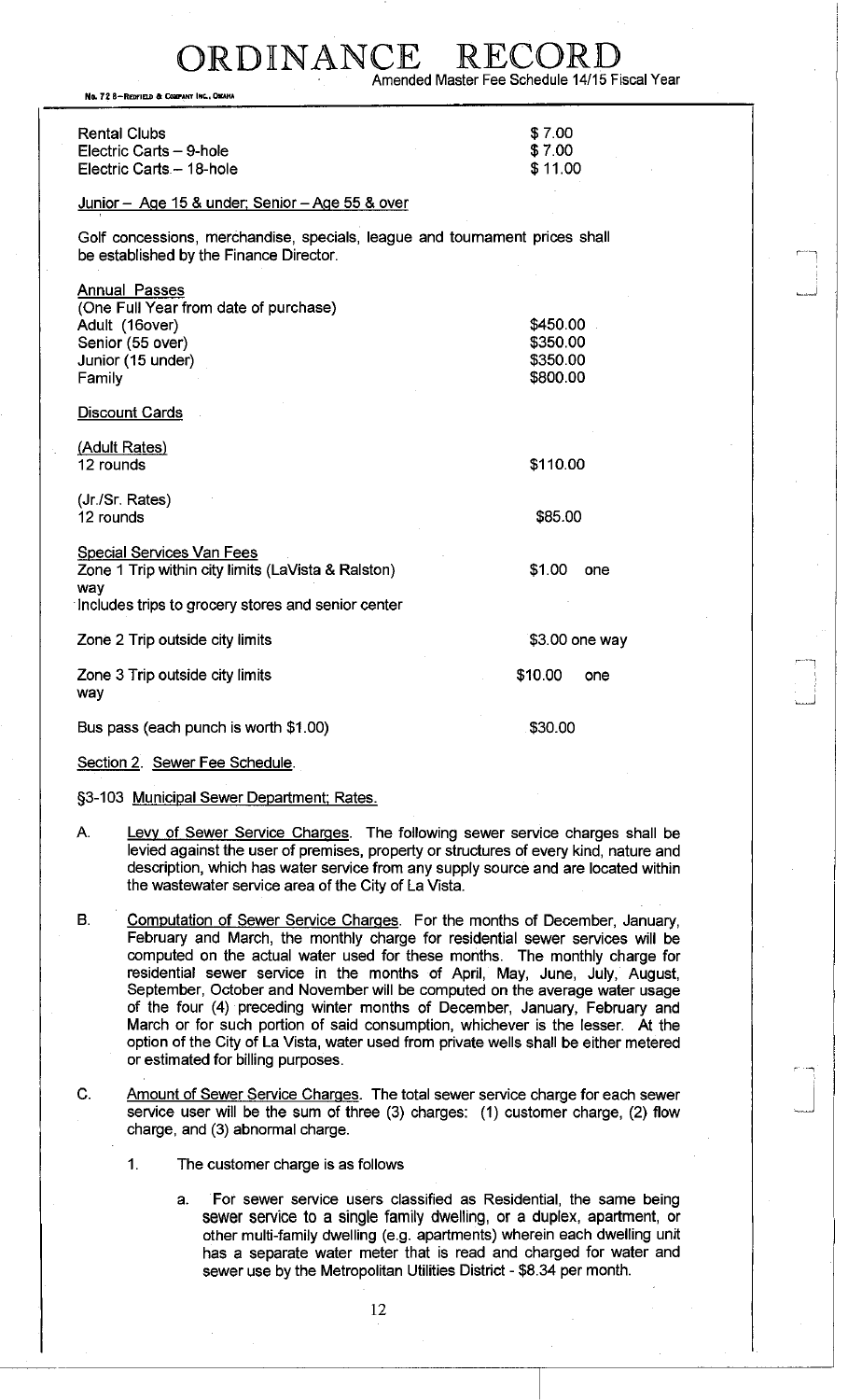No. 72 8-REDFIELD & COMPANY INC., OMARI

Residential

Amended Master Fee Schedule 14/15 Fiscal Year

b. For sewer service users classified as Residential-Multi-Family, the same being sewer service to Multi-Family dwellings (e.g. apartments) wherein there is only a separate water meter to each building or complex that is read and charged for water and sewer use by the Metropolitan Utilities District - \$8.34 per month plus an amount equal to \$5.82 times the total number of dwelling units, less one, in the Multi-Family dwellings that comprise an apartment complex. The customer charge for Residential-Multi Family sewer service users will be billed by the City of La Vista in addition to the flow charge billing from the Metropolitan Utilities District. A late charge of 14% will be applied for for Multi-Family sewer use billings.

c. For sewer service users classified as General Commercial: Customers who normally use less than 100,000 cubic feet of water per month and who are not Residential users or Residential-Multi-Family users - \$8.94 per month. For sewer service users in this category that require manual billing, add \$10.00 for a total of \$18.94. The manual billing of the customer charge will come from the City of La Vista instead of the Metropolitan Utilities District.

2. The flow charge for all sewer service users shall be \$2.43 per hundred cubic feet (ccf).

3. If users have abnormal strength sewage as determined by the terms of the Wastewater Service Agreement between the City of La Vista and the City of Omaha, then additional charges will be billed to the user at the applicable rates as determined by said Agreement.

4. If users other than those classified herein are connected to the wastewater collection system, the Customer Charges, the Flow Charges and Other Charges will be determined by the City Council in accordance with rules and regulations of the EPA and the Agreement between the City of La Vista and the City of Omaha.

Section 3. Sewer/Drainage Connection Fee Schedule. A fee shall be paid to the City Treasurer as set forth in this section for each structure or tract to be connected to the sewer system of the City. No connection permit or building permit shall be issued until the following connection fees have been paid.

| Residential<br><b>Single Family Dwelling</b><br><b>Duplex</b> |    | \$1,100<br>\$1,100/unit |
|---------------------------------------------------------------|----|-------------------------|
| <b>Multiple Family</b>                                        |    | 858/unit<br>S           |
| Commercial/Industrial                                         |    | \$5,973/acre of land    |
|                                                               | as | platted                 |

The fee for commercial (including industrial) shall be computed on the basis of \$5,973 per acre within each platted lot or tract, irrespective of the number of structures to be constructed thereon.

The applicable fee shall be paid in respect to each lot or building site as a condition of City's issuance of any building or sewer connection permit.

- A. Changes in Use. If the use of a lot changes subsequent to payment of the fee, which different use would require payment of a fee greater than that payable in respect to the use for which the fee was originally paid, the difference in fee shall be paid to the City at time of such change in use.
- B. Existing Structures. Structures for which sewer connection and building permits have been issued, and all permit fees in respect thereto paid, prior to the effective date hereof shall be exempt from the fees herein imposed.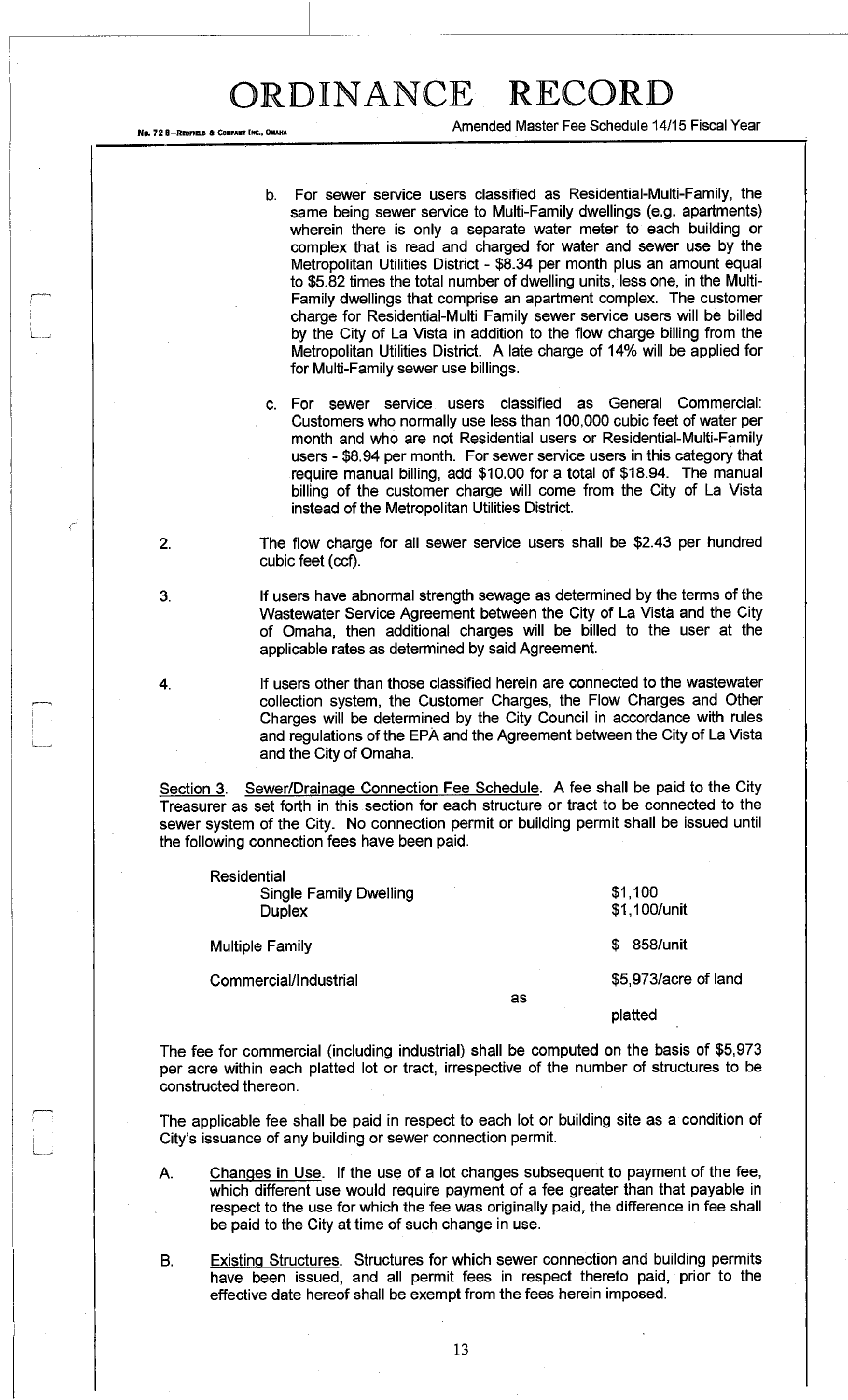DRDINANCE Amended Master Fee Schedule 14/15 Fiscal Year

No. 72 8-REDFIELD & COMPANY INC.

C. Preconnection Payments. Where preconnection payment charges for a subdivision or portion thereof have been paid to City at time of subdivision of a tract pursuant to agreement-between the City and the developer and the sanitary and improvement district, if any, financing improvements of the subdivision, the preconnection payment so made shall be credited by City to the sewer/drainage fees payable at time of connection of the individual properties to the sewer/drainage systems of the City.

D. Sewer Tap and Inspection and Sewer Service Fees. The fees imposed by Section 3 hereof are in addition to and not in lieu of (1) sewer tap and inspection fees payable pursuant to Section 3-122 of the La Vista Municipal Code and listed herein and (2) sewer service charges imposed by Section 2 hereof.

Section 4. Sewer Inspection Charges Established for Installation. Inspection charges for nonresidential property sewer installation shall be:

| Sewer Tap Fee (Inspection Fee)       |       |
|--------------------------------------|-------|
| Service Line w/inside diameter of 4" | \$400 |
| Service Line w/inside diameter of 6" | \$600 |
| Service Line w/inside diameter of 8" | \$700 |

Service Line w/inside diameter over 8" Special permission/set by Council

Section 5. Miscellaneous Sewer Related Fees: Miscellaneous sewer related fees shall be:

Private Sewage Disposal System Const. Permit  $$ 1,500$ Appeal Fee Re: Issuance or Denial of Sewer Permits  $\sin \theta = 1,500$ 

Section 6. Repeal of Ordinance No.1158. Ordinance No. 1158 as originally approved on November 15, 2011, and all ordinances in conflict herewith are hereby repealed.

Section 7. Severability Clause. If any section, subsection, sentence, clause or phrase of this ordinance is, for any reason, held to be unconstitutional or invalid, such

unconstitutionality or invalidity shall not affect the validity of the remaining portions of this ordinance. The Mayor and City Council of the City of La Vista hereby declare that it would have passed this ordinance and each section, subsection, clause or phrase thereof, irrespective of the fact that any one or more sections, subsections, sentences, clauses or phrases be declared unconstitutional or invalid.

Section 8. Effective Date. This Ordinance shall take effect from and after its passage, approval and publication in pamphlet form as provided by law; provided, however, that:

(1) Pawnbroker occupation taxes of Section 1 shall be effective April 1, 2003. Pawnbroker occupations taxes shall be payable on a monthly basis no later than the last day of the calendar month immediately following the month in which the subject pawnbroker transactions occur. For example, the occupation tax on pawnbroker transactions for the month of April 2003 shall be due and payable on or before May 31, 2003.

(2) Pawnbroker permit fees shall be effective January 1, 2004. Annual pawnbroker permit fees shall be due and payable annually on or before January 1. Initial pawnbroker permit fees shall be due and payable on or before the date that the pawnbroker license is issued. Issuance of renewal of pawnbroker permits shall be subject to payment of applicable permit fees.

(3) Rental Inspection Program License fees shall be effective January 1, 2011

(4) The remaining provisions of this Ordinance other than those specified in Sections 8(1), 8(2) and 8(3) shall take effect upon publication.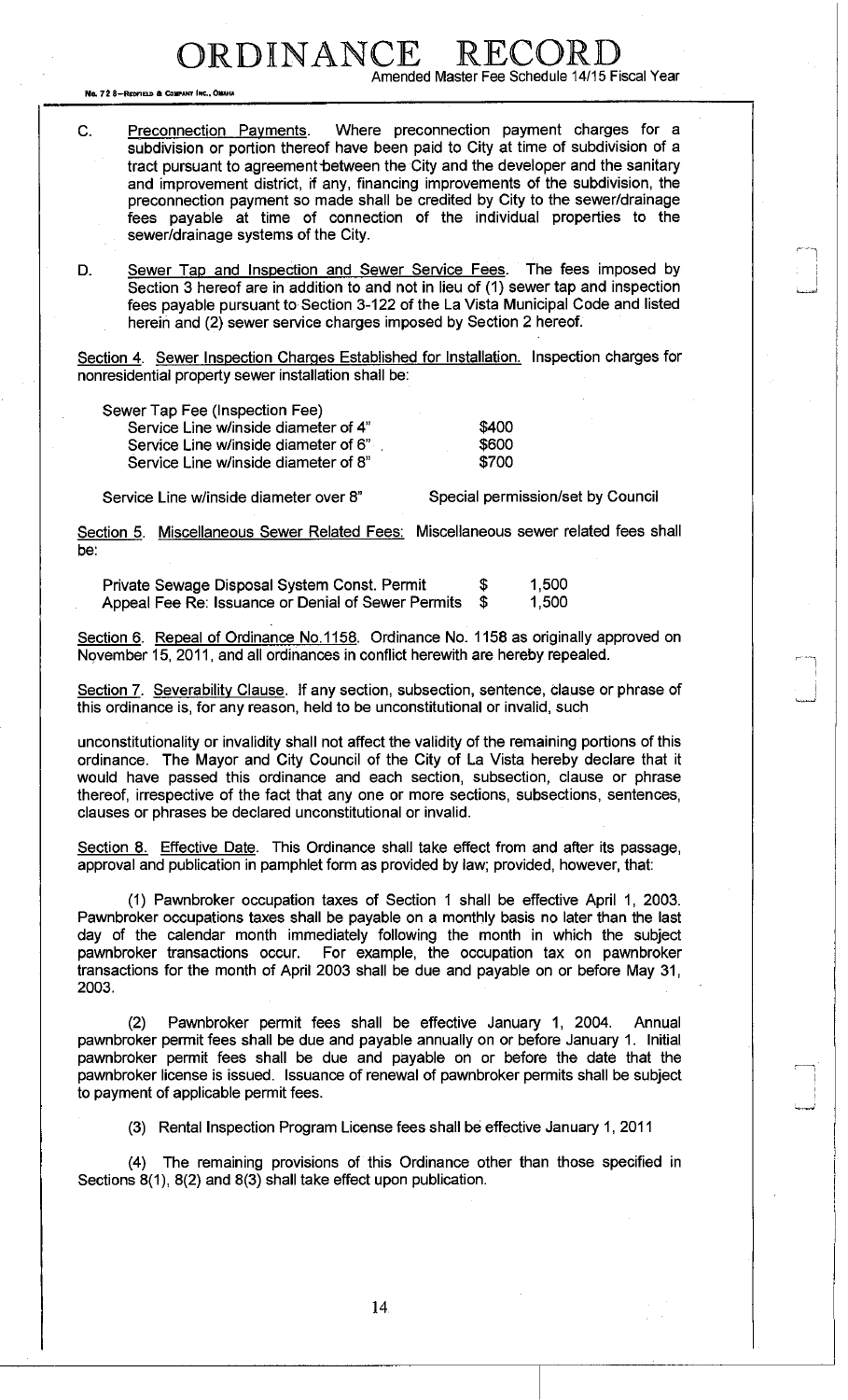*No. 72 8-Reofield & Co.* 

Amended Master Fee Schedule 14/15 Fiscal Year

PASSED AND APPROVED THIS 6TH DAY OF JANUARY, 2015.

CITY OF LA VISTA Douglas Kindig, Mayor

ATTEST: <u>ethe</u> *CLmlDAH* 

Pamela A. Buethe, CMC City Clerk